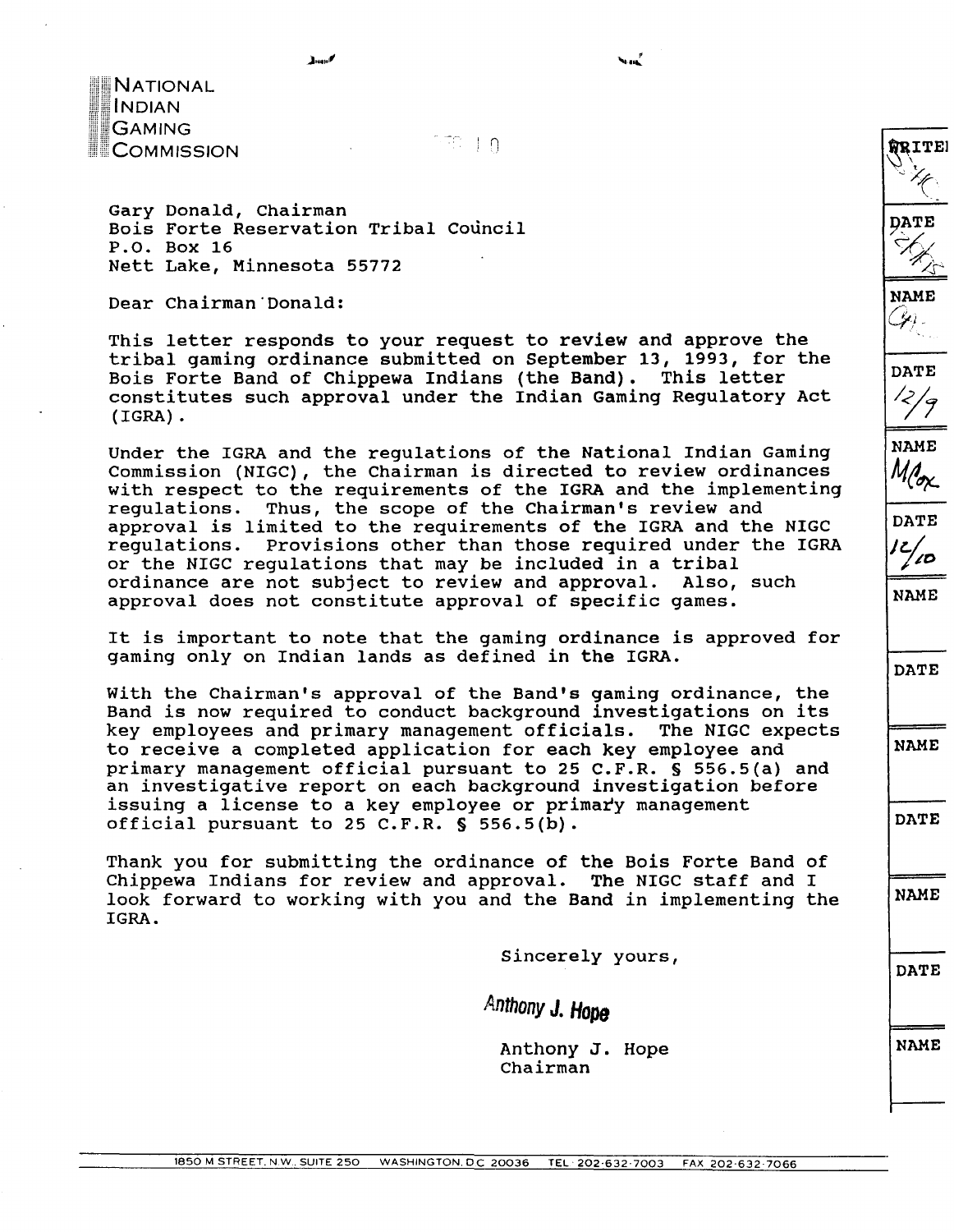

#### **BOIS FORTE RESERVATION TRIBAL COUNCIL ORDINANCE NO.** *4 3-94*

WHEREAS, the Bois Forte Reservation Tribal Council has the inherent sovereign authority to authorize and regulate gaming activities within the area and lands subject to the jurisdiction of the Bois Forte Reservation Tribal Council, and also has constitutional authority under the Revised Constitution of the Minnesota Chippewa Tribe: and

WHEREAS, the Indian Gaming Regulatory Act, Public Law 100-497, 102 Stat. 2467, 25 U.S.C. 2701, et seq, imposes numerous restrictions and requirements upon lawful gaming within Indian country; and:

WHEREAS, the Bois Forte Reservation Tribal Council has determined it to be in the best interests of the Bois Forte Band of Chippewa Indians to authorize, to regulate and to license the conduct of lawful gaming within all territory under the jurisdiction of the Bois Forte Reservation Tribal Council.

NOW, THEREFORE, the following Ordinance is adopted:

#### **L Purpose**

The purpose of this Gaming Ordinance of the Bois Forte Reservation Tribal Council is to authorize, as allowed under federal law, and regulate such forms of gaming on lands within the jurisdiction of the Bois Forte Reservation Tribal Council.

#### **11. Repealer**

All prior ordinances, resolutions, and enactments of the Bois Forte Reservation Tribal Council that are in conflict or inconsistent with this Ordinance are hereby repealed.

#### **III. Authorized** Gaming

All forms of gaming which are lawful under federal law are hereby authorized to be conducted solely by the Bois Forte Reservation Tribal Council. This authorization includes ail forms of gaming defined as Class I1 and Class I11 in the Indian Gaming Regulatory Act, Public Law 100-497, 102 Stat. 2467, 25 U.S.C., 2701, et seq. and by the regulations promulgated by the National Indian Gaming Commission. Nothing herein shall authorize any individual or other entity to conduct any forms of gaming defined as Class I1 or Class I11 by the Indian Gaming Regulatory Act.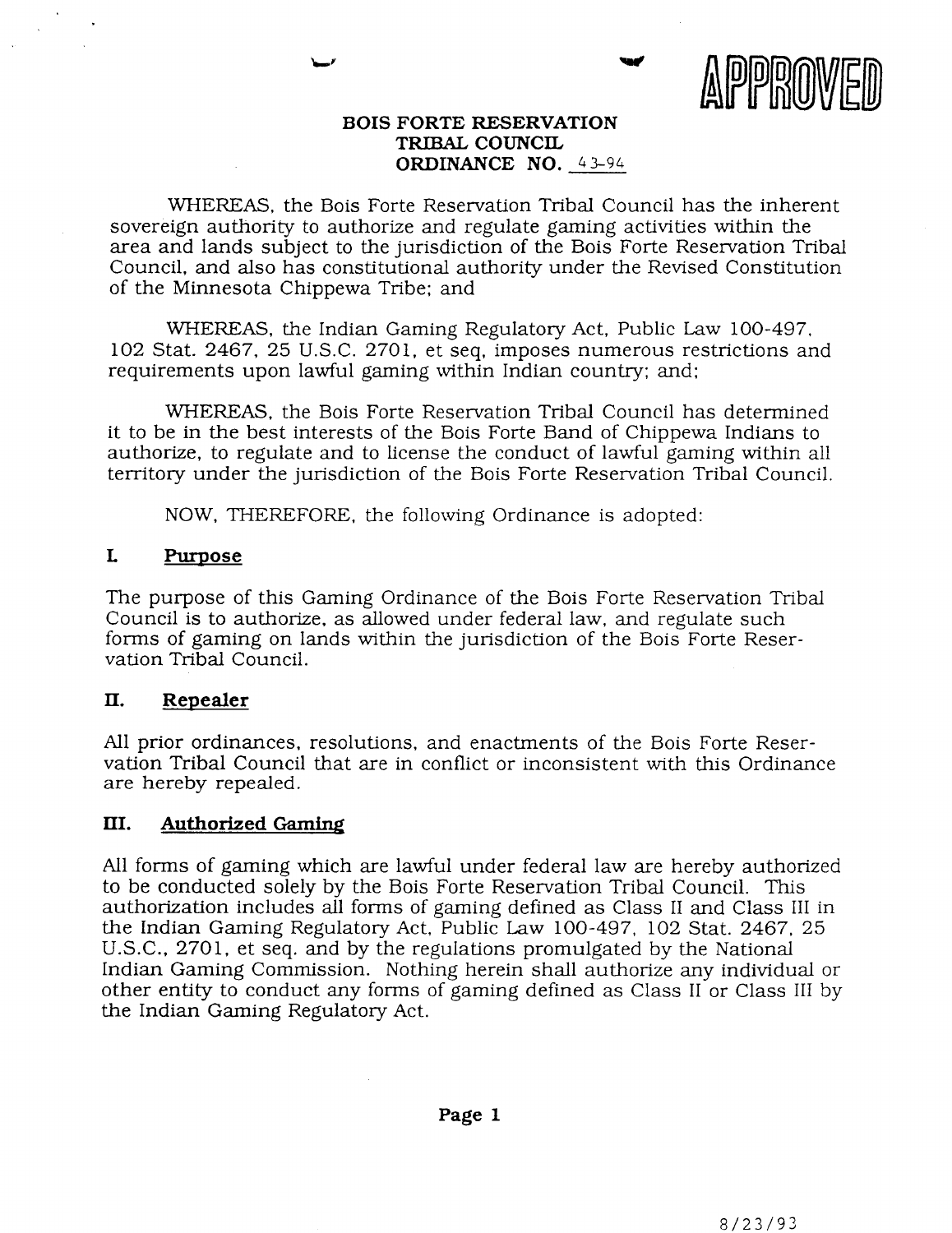### **IV.** Proprietary Interest

The Bois Forte Band of Chippewa Indians shall have the sole proprietary interest in and responsibility for the conduct of all gaming authorized by this Ordinance.

#### **V. Use of Gaming Revenue**

The revenues earned from the authorized gaming activities shall be used only as determined by the Bois Forte Reservation Tribal Council. These purposes include the funding of tribal government operations and programs; provisions for the general welfare of the Bois Forte Band of Chippewa Indians **and** its members as well as any other lawful purpose authorized by the Constitution of the Minnesota Chippewa Tribe.

#### VI. **Audit**

**A** The Bois Forte ReservationTribal Council shall cause to be conducted annually an independent audit of gaming operations and shall submit the resulting audit reports to the National Indian Gaming Commission.

B. All gaming related contracts that result in the purchase of supplies, services, or concessions in excess of \$25,000.00 annually, except contracts for professional legal and accounting services, shall be specifically included within the scope of the audit that is described in subsection **A.** 

#### **VII.** Gaming Facilities

**A** Each facility wherein authorized gaming activities are to be conducted shall be separately licensed by the Bois Forte Reservation.

B Such facilities shall be constructed, maintained and operated so as to protect the public health and safety and the natural environment.

## **VIII.** Licensing of Employees and Management Officials

**A.** The following "key employees" of each licensed gaming facility or operation shall be subject to a background check and licensing:

1. All personnel whose responsibilites include the operation or management of video games of chance;

2. All personnel employed whose responsibilites include dealing blackjack, serving as a cashier in conjunction with blackjack, or supervising blackjack dealers or cashiers;

 $\frac{1}{2}$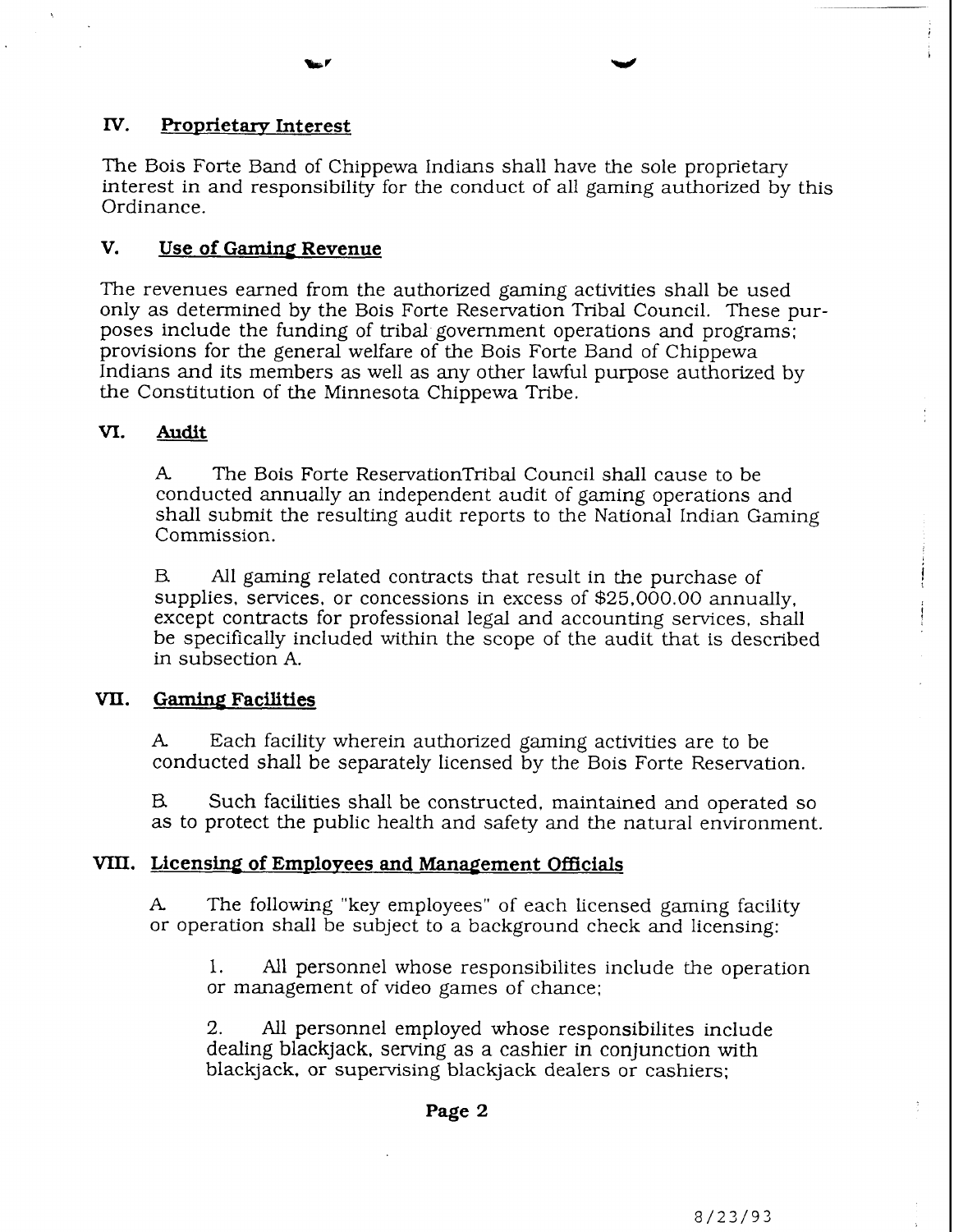**3.** All personnel employed whose responsibilites include calling bingo, selling pulltabs or otherwise has access to cash;

**4.** All personnel employed whose responsibilites include counting room supervisor; chief of security; custody of gaming supplies or cash; floor manager; pit boss; croupier; approval of credit; or custody of gambling devices, including persons with access to cash and accounting records within such devices;

5. If not otherwise included, any other person whose total cash compensation is in excess of \$50,000.00 per year;

6. If not otherwise included, the four most highly compensated persons in the gaming operation;

B The following management officials shall be subject to a background check as hereinafter provided and shall be licensed hereunder:

1. Any person having management responsibility for a management contract entered into for a gaming facility hereunder;

2. All persons who have authority to hire and fire employees; or to set up working policy for a gaming facility; or the chief financial officer of the facility or any other person who has financial management responsibility.

C. Prior to issuing a license to a key employee or management official, the Bois Forte Reservation Tribal Council shall insure that such employee or official has properly completed the "Personal History Statement for Key Employees and Primary Management Officials" which has been developed by the Gambling Enforcement Division of the Minnesota Department of Public Safety pursuant to the Class I11 Gaming Compacts entered by the State of Minnesota and the Bois Forte Reservation Tribal Council.

D. Prior to placing an employee or official who must be licensed hereunder, the Personal History Statement for Key Employees and Primary Management Officials will be promptly submitted to the Gambling Enforcement Division of the Minnesota Department of Public Safety, along with the standard fee, which shall conduct a background check and provide a written report to the Bois Forte Reservation Tribal Council regarding such employee or official within 30 days of receipt of the request.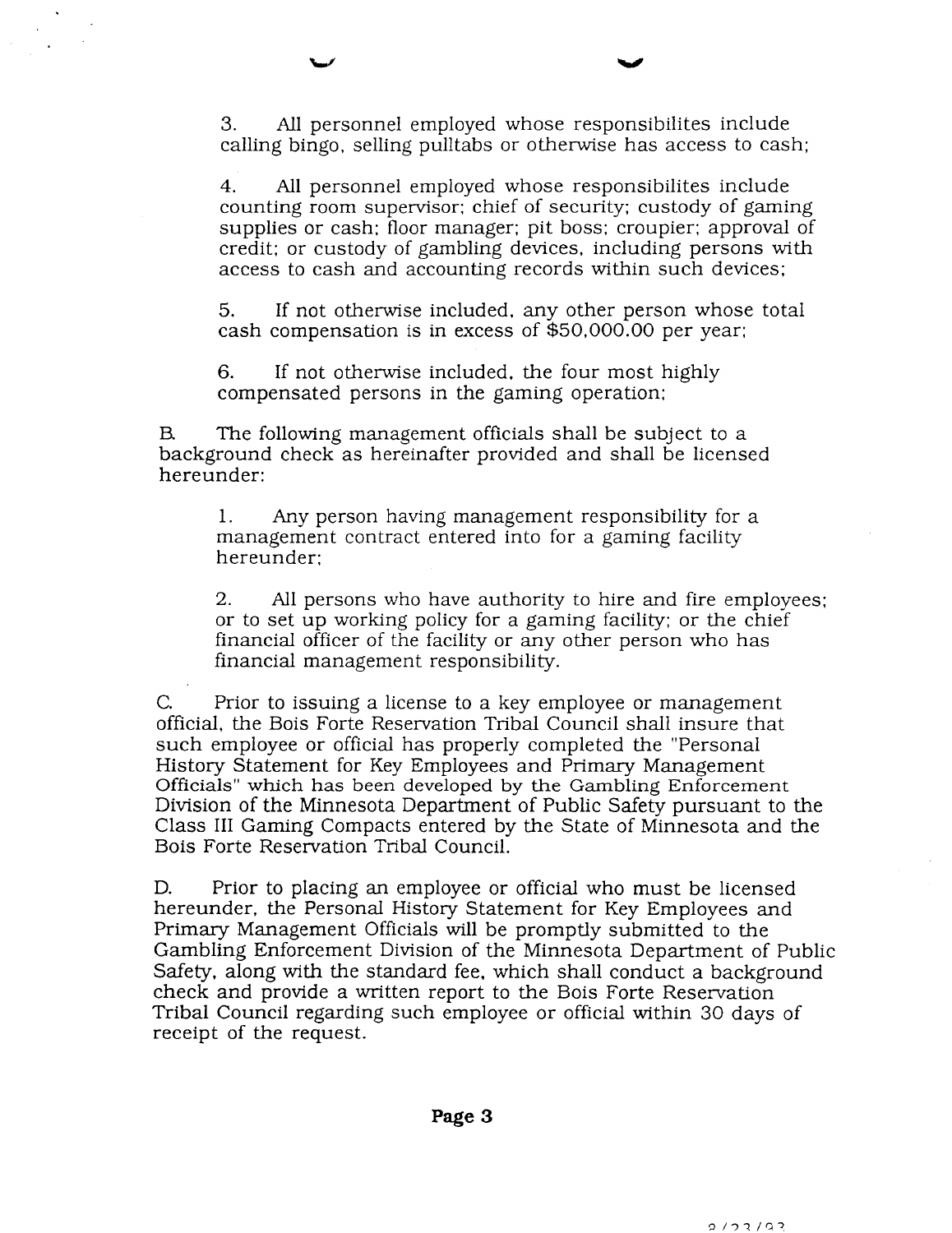E. The Bois Forte Reservation Tribal Council shall not enter into a management contract if any management official has been determined by the Minnesota Commissioner of Public Safety to be a person whose prior activities, and criminal record, if any, or reputation, habits, and associations pose a threat to the public interest or to the effective regulation and control of gaming, or create or enhance the dangers of unsuitable, unfair, or illegal practices, methods, and activities in the

conduct of gaming or the carrying on of the business and financial

arrangements incidental thereto.

F. The Bois Forte Reservation Tribal Council may immediately employ any person who represents in writing that such person meets the standards hereunder but that employee shall be immediately discharged if it is determined that the applicant's prior activities, criminal record, if any, reputation, habits and associations pose a threat to the public interest or to the effective regulation of gaming, or create or enhance the danger of unsuitable, unfair. or illegal practices, methods and activities in the conduct of gaming: or if it is determined that the applicant has been previously convicted of a felony or gross misdemeanor involving fraud, misrepresentation, or gambling; or if it is determined that the applicant has been previously convicted of a felony within five (5) years of starting employment with the Bois Forte Reservation, provided that said felony conviction will not disqualify the applicant from employment if the Bois Forte Reservation Tribal Council, by resolution waives this restriction after the applicant has demonstrated to the satisfaction of the Bois Forte Reservation Tribal Council evidence of sufficient rehabilitation and present fitness for such employment.

*G.* Each person requiring a license hereunder shall be subject to periodic review comparable to that required for initial employment or management contract. This review shall take place at least annually.

H. The Bois Forte Reservation Tribal Council shall provide sufficient information to the Minnesota Commissioner of Public Safety to permit the State to conduct the necessary background check for all employees licensed hereunder as if all are subject to the requirements of the Class I11 Gaming Compacts entered into between the Bois Forte Reservation Tribal Council and the State of Minnesota.

# **MI Licenses for Manfacturers, Distributors, Lessors of Gaming Equipment**

**A** All manufacturers, distributors, or lessors of gaming equipment and supplies within the Bois Forte Reservation must obtain a license issued by the Bois Forte Reservation Tribal Council. The Bois Forte Reservation Tribal Council shall only issue licenses to manufacturers,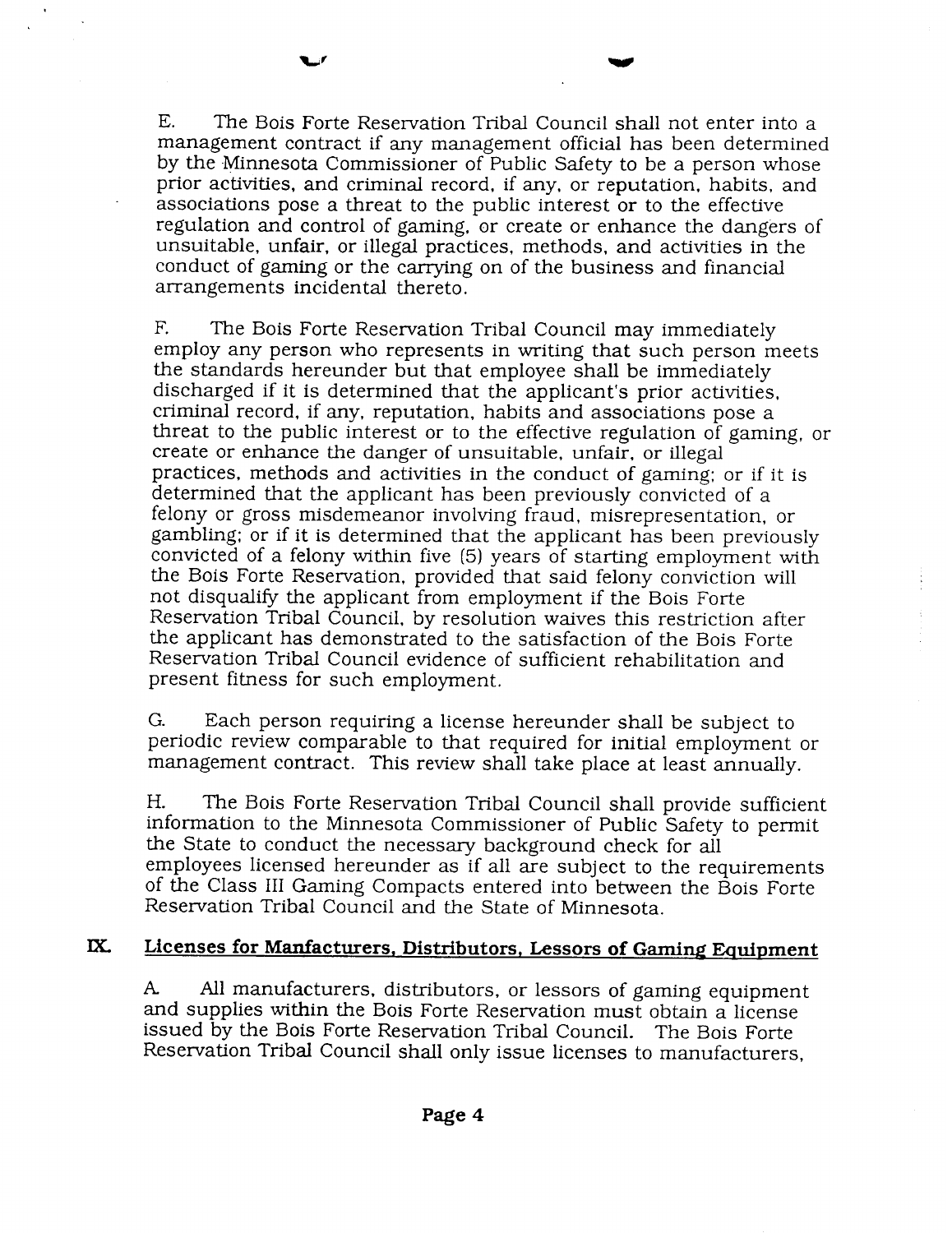distributors or lessors which hold valid and current licenses from the State of Minnesota, New Jersey, Nevada. or South Dakota. In the event that the State of Minnesota, New Jersey. Nevada or South Dakota suspend, revoke, or refuse to renew a license of a manufacturer, distributor or lessor similarly licensed hereunder, the Bois Forte Reservation Tribal Council shall accept the State's determination and shall require the suspension, revocation, or nonrenewal of the license issued hereunder.

B. Prior to entering into any lease agreement for gaming equipment, the proposed lessor shall obtain a license hereunder and shall also provide necessary releases and other information properly executed by the proposed lessor and all persons holding any direct or indirect financial interest in the lessor or the lease agreement to permit the Bois Forte Reservation Tribal Council and the State of Minnesota to conduct a background check on those persons. Such information shall be provided in writing together with a standard fee to the State Commissioner of Public Safety. The Bois Forte Reservation Tribal Council will not enter into any lease agreement for video games of chance or related equipment with any person or entity if the State Department of Public Safety determines that the lessor, or any manager or person holding a direct or indirect financial interest in the lessor or the proposed lease agreement, has been convicted of: (a) any felony within five years; or (b) a felony or gross misdemeanor involving fraud, misrepresentation, or gambling.

C. A manufacturer, distributor or lessor of gaming equipment seeking a license hereunder shall submit together with the necessary application form a fee no less than the standard fee required of the Bois Forte Reservation Tribal Council by the State of Minnesota to conduct the necessary background checks. The fee shall be submitted by certified check payable to the Bois Forte Reservation Tribal Council with the initial application and any renewals thereof.

#### **X Licensing and Discipline of Employees**

The Bois Forte Reservation Tribal Council shall publish and maintain a procedural manual governing all licensed personnel and which will include disciplinary standards for breach of the procedures.

#### **XL Licenses and Reports to National Indian Gaming Commission**

**A** Upon issuance of any license required hereunder, the Bois Forte Reservation Tribal Council shall promptly provide notice of the issuance of said license to the National Indian Gaming Commission together with a copy of the investigative report provided to the Bois Forte Reservation Tribal Council by the Minnesota Department of Public Safety.

 $\sim$   $($   $\sim$   $)$   $\sim$   $\sim$ 

**Page 5**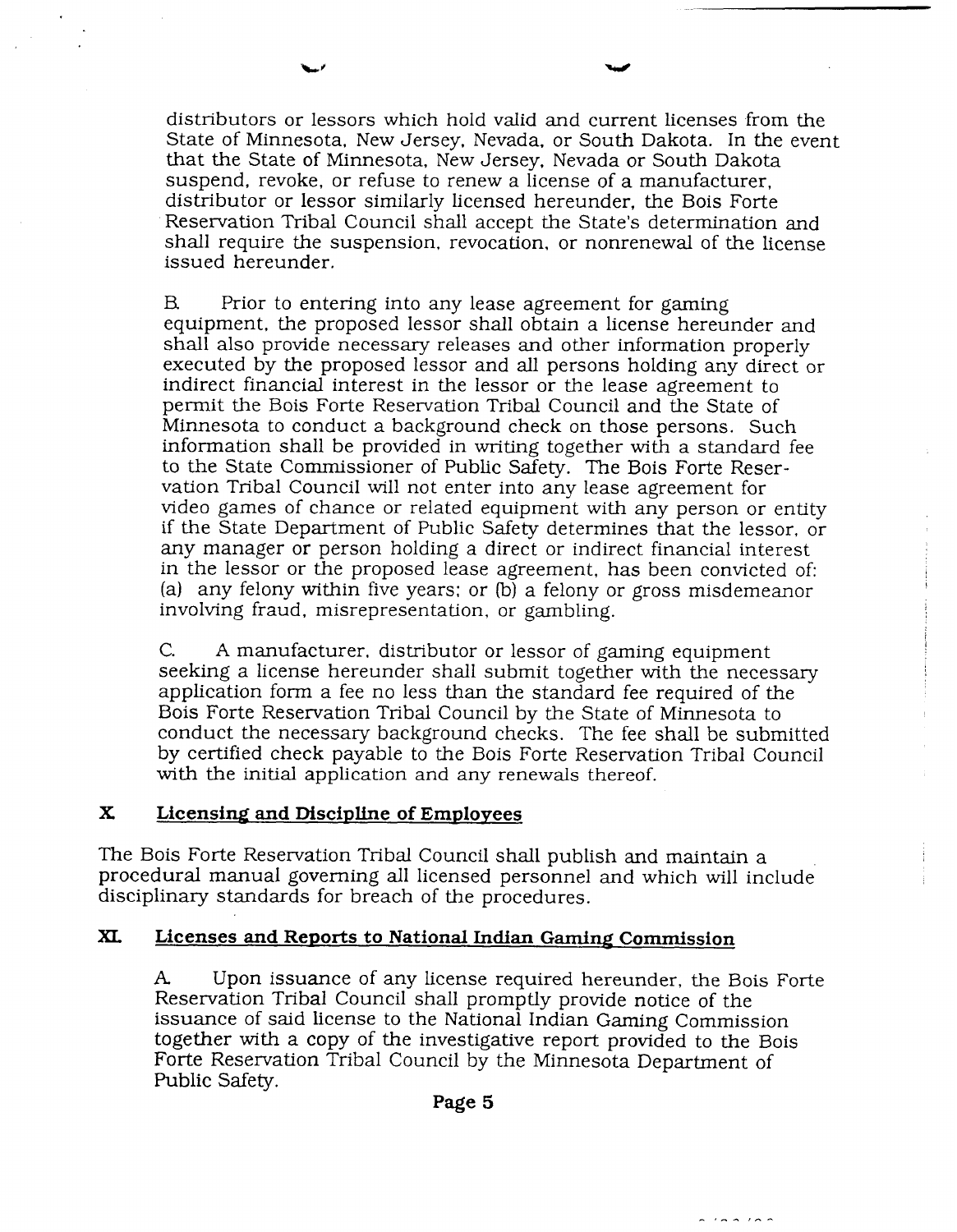B Upon denial of any license hereunder, the Bois Forte Reservation Tribal Council shall promptly notify the National Indian Gaming commission of such denial.

C. The applications for employment and the investigative reports provided by the Minnesota Department of Public Safety for all employees requiring a license hereunder shall be retained for no less than three (3) years from the date of termination of employment.

#### **XII.** License Suspension/Revocation Hearing

**A** If the Bois Forte Reservation Tribal Council receives reliable information from any source indicating that a key employee or a primary management official is not eligible for employment or contract under this Ordinance after a license has been issued, the license shall be immediately suspended and the individual notified in writing of the suspension and the proposed revocation.

B The written notice to the licensee of the suspension shall include notification of a time and a place for a hearing on the proposed revocation of the license. The revocation hearing shall be held as soon as practicable.

C. At the termination of the revocation hearing, the Reservation Tribal Council shall either revoke or reinstate the license. If the information upon which the suspension was based has been received from the National Indian Gaming Commission, the Bois Forte Reservation Tribal Council shall notify the National Indian Gaming Commission of its decision at the conclusion of the revocation hearing.

#### *XIII.* **Miscellaneous**

**A** The following notice shall be placed on the application form for all employees of a gaming facility:

**"A** false statement on any part of your application will be grounds for not hiring you, or for firing you after you begin work. Also, you may be punished by fine or imprisonment." (U. S. Code, Title 18, Section 1001)

B Persons subject to licensing hereunder shall complete a "Personal History Statement for Key Employees and Primary Management Officials" which contains the following notice:

In compliance with the Privacy Act of 1974, the following information is provided: Solicitation of the information on

**Page 6**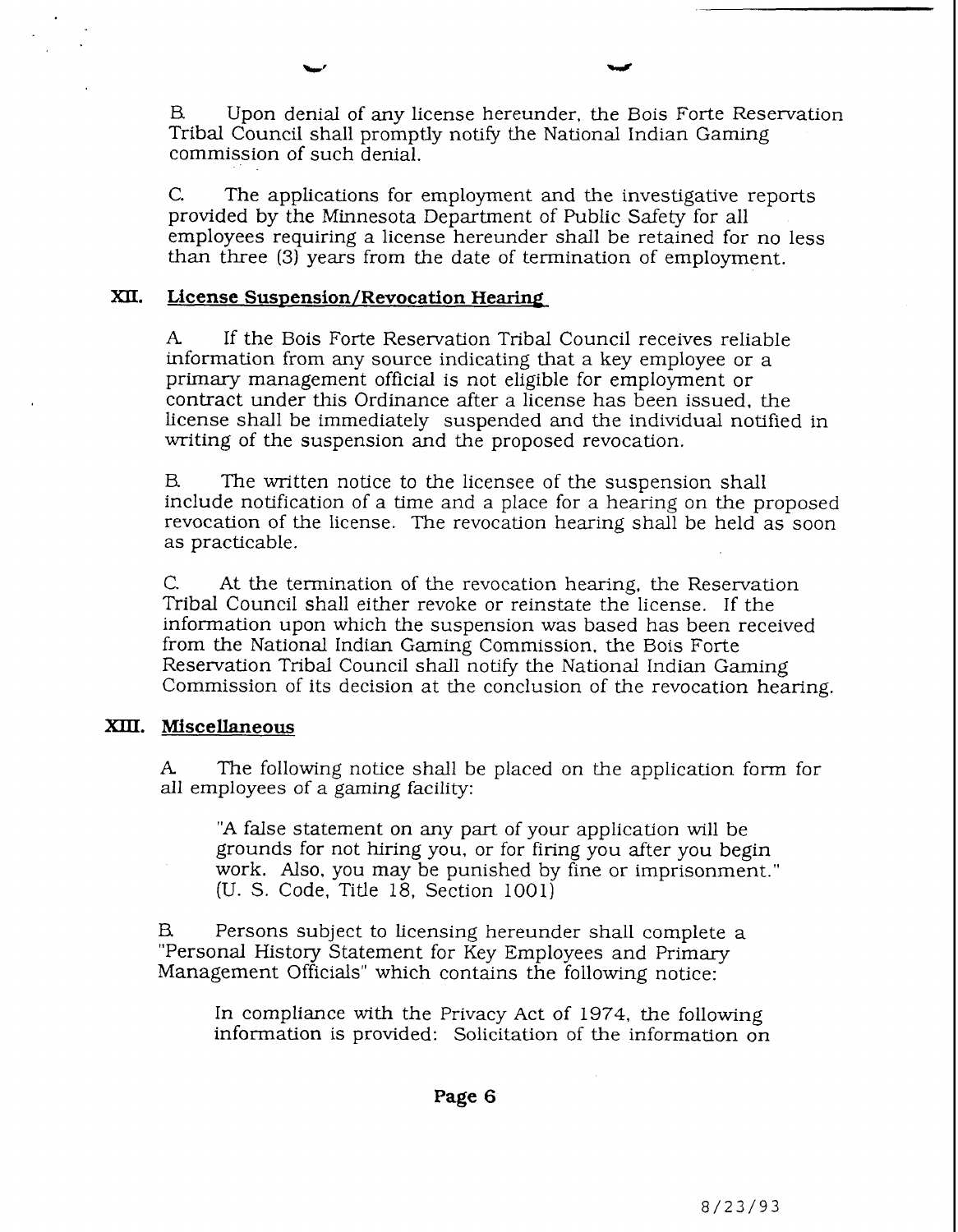this form is authorized by 25 U.S.C. 2701, et seq. The purpose of the requested information is to determine the eligibility of individuals to be employed in a gaming operation. The information will be used by National Indian Gaming Commission members and staff who have need for the information in the performance of their official duties. The information may be disclosed to appropriate Federal, Tribal, State, local, or foreign law enforcement and regulatory investigations or prosecutions or when pursuant to a requirement by a tribe or the National Indian Gaming Commission in connection with the hiring or firing of an employee, the issuance or revocation of a gaming license, or investigations of activities while associated with a tribe or a gaming operation. Failure to consent to the disclosures indicated in this notice will result in a tribe's being unable to hire you in a primary management official or key employee position.

The disclosure of your Social Security Number (SSN) is voluntary. However, failure to supply a SSN may result in errors in processing your application. Existing employees and management officials subject to licensing hereunder shall complete a new "Personal History Statement for Key Employees and Management Officials" which contains the Privacy Act Notice.

WE DO HEREBY CERTIFY, that the foregoing Ordinance was duly presented and adopted by a vote of  $\frac{4}{4}$  for  $\frac{0}{4}$  against and  $\frac{0}{4}$  silent at a Special Meeting of the Bois Forte Reservation Tribal Council, a quorum being present, held on *August 27* , 1993, at Nett Lake, Minnesota.

Gary Donald

rts enarman<br>By: <u>And C. Monsier &</u> David Morrison, Sr.

Its Secretary/Treasurer

BOIS FORTE RESERVATION TRIBAL COUNCIL

Bv:

Whiteman. Member

Bv: Phylls Boshev. Member

By: **<sup>I</sup>** <u>am</u> Doris Isharn, Member

**Page 7**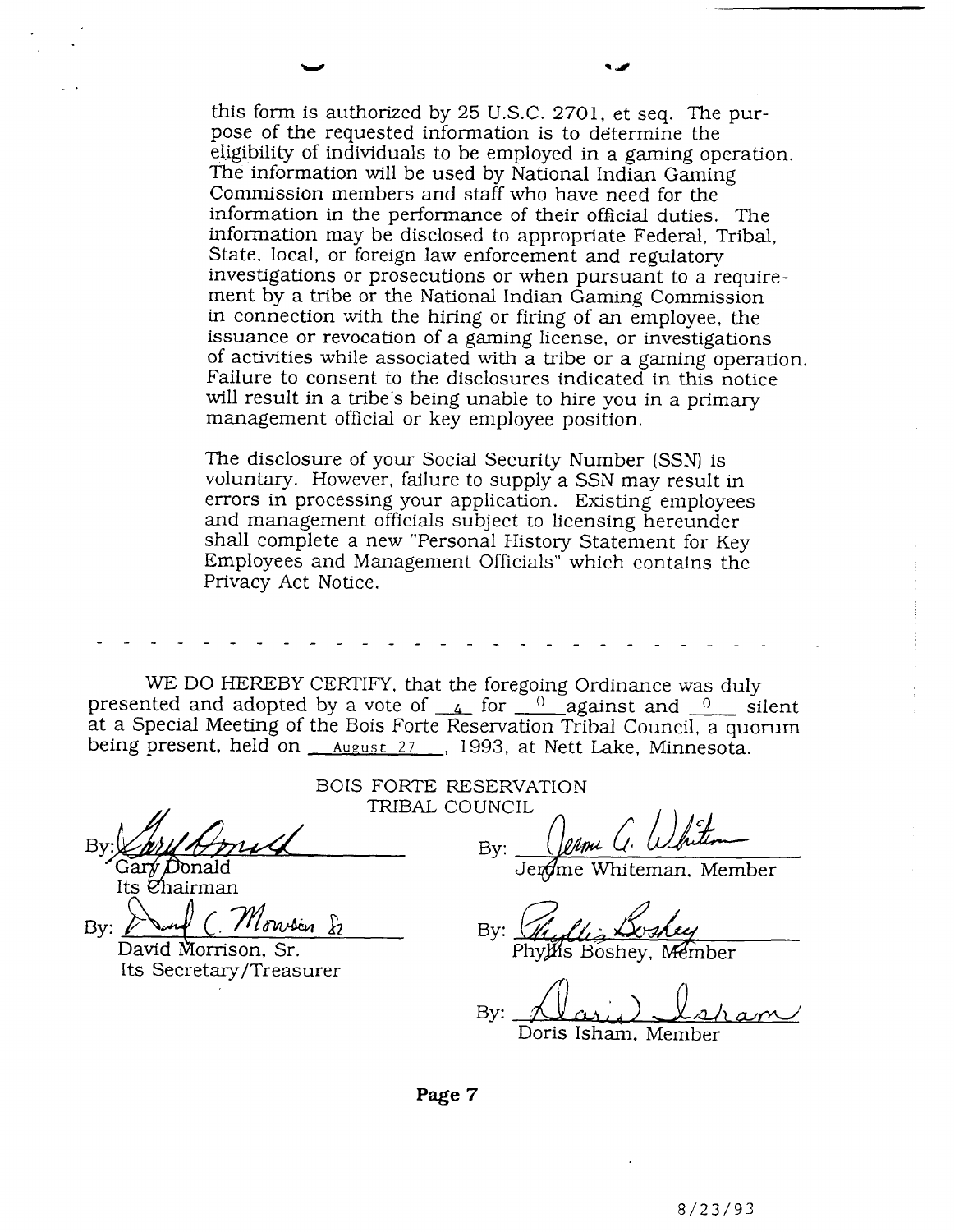$3/204 - 00003$ 

**GARY W. DONALD** Chairman



DAVID C. MORRISON, Sr. Secrutary-Treasurac

# **Bois Forte Reservation Tribal Council**

**MEMBERS** Doris Isham Jorome Whiteman Phyllis Boshey

**Box 16** Nett Lake, Minnesota 55772  $(218)$  757-3261

| Message From The Bois Forte Reservation Tribal Council                         |
|--------------------------------------------------------------------------------|
| 12-09-93<br>DATE:<br>No. of Pages                                              |
| Cover Sheet<br>inc1.                                                           |
| Dispatch To:                                                                   |
| atta Sue Carlotta,<br>Mational <i>Indian Canung Commussion</i><br>202-632-7066 |
| Fax Number:                                                                    |
| Dispatch From: Skip Finn, attorney                                             |
| <u>Finn, attorney Bris 182to</u><br>Subject:                                   |
|                                                                                |

Time:

Dispatched By: Confidentiality Notice: The Document(s) accompanying this fax may contain confidential information which is legally privileged. The information is intended only for the use of the intended recipient named above. If you are not the intended recipient, you are hareby notified that any disclosure, copying, distribution, or the taking of any action in reliance on the contents of this telecopied information, except in its direct delivery to the intended recipient named above, is strictly prohibited. If you have<br>received this fax in error, please notify us immediately by telephone to arrange for return of the original document (s) to us.

1078: Please review Mai Dink<br>Daid you would be expecting Joux. Ill Call late





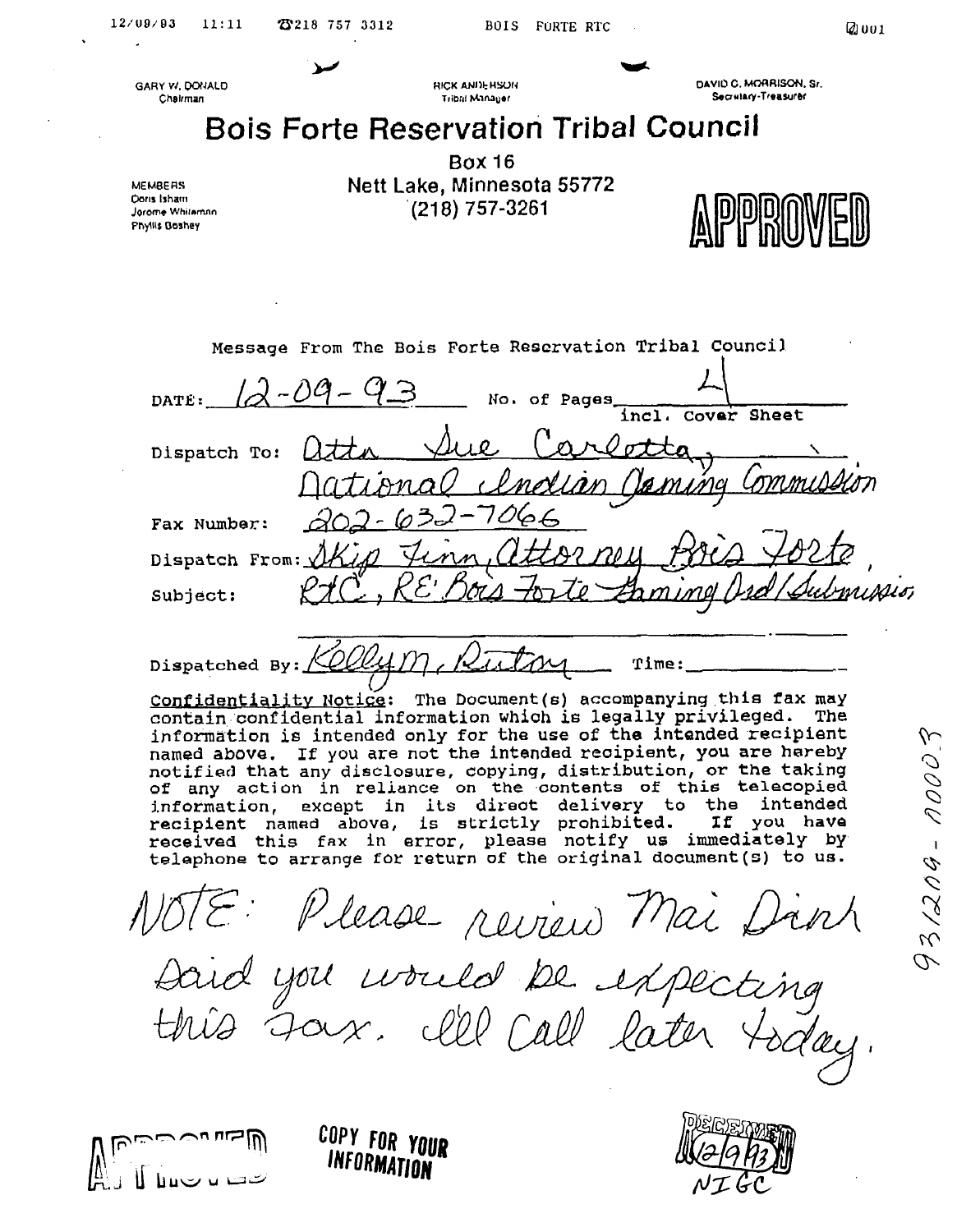-<br>-- --<br>-- --

FUF:TUNE **~RY CUSINO TE,\*** -21 8-753-6404 Deo **0-5 11:13** No.003 f.02

t

# **MEMORANDUM**

**DATE:** December **3, 1** *993* 

**TO:** All Managers-on-Duty

**FROM: Kandy Hella** 

**SUBJECT: Revisions to Manager-on-Duty** Procedures

**As a result of rcquiremenk of the National Indian Oaming Commissiorl as outllned In 25 C.F.R. 522.2(f) the following rcvision to MOD Procedures Is necessary:** 

**In the subject area entitled "CUSTOMER COMPLAINTS" the following is added:** 

#### **GAMLNG (Blackjack, Slot9, Pull Tabs and Bingo):**

**Chock with appropriate dcpanmenlal manager or supervisor or) duty lo see if they are aware of the situation and if they have already reacted to it. Again show interest, wncem**  and be sympathetic. If you cannot resolve, the General Manager should be contacted for **guidance. If unable to contact the OM, attempt to obtain the names, addresses and phunt numbers of the effected customers indicating to them that the casino will be contacting them regarding this issue. You must fill out the MOD report and any appropriate incident reports should be filled out by Fortune Bay personnel who wcre witnesses to the situtation. Evcry attcmpt should be made to msolve thc issue using comlnon sense.** 

#### **ALL CUSTOMER COMPLAINTS:**

**In situations where casino staff, supervisors, managers and Mobs arc unable io adequately resolve customer complaints, they must be rcferred to the General Manager with documentatfon of** thc **situation jncluding MOD reports, incident reports, memos and**  *video from surveilance (if available). The General Manager will conduct a review of the* **situation and contact** effecled **custumcrs nltempting to further resolve tho** complaint.

**If the Genenl Monogcr is unable to resolve** the **complaint, the customer should be a4kcd lo file a written complaint to the Board of Directors of Fortune Bay Casino for their review and possible resolution. The Board of Directors will review the written customer** complaint, all internal reports and conduct interviews (if necessary). They will advise the **customer of their decision in writing.**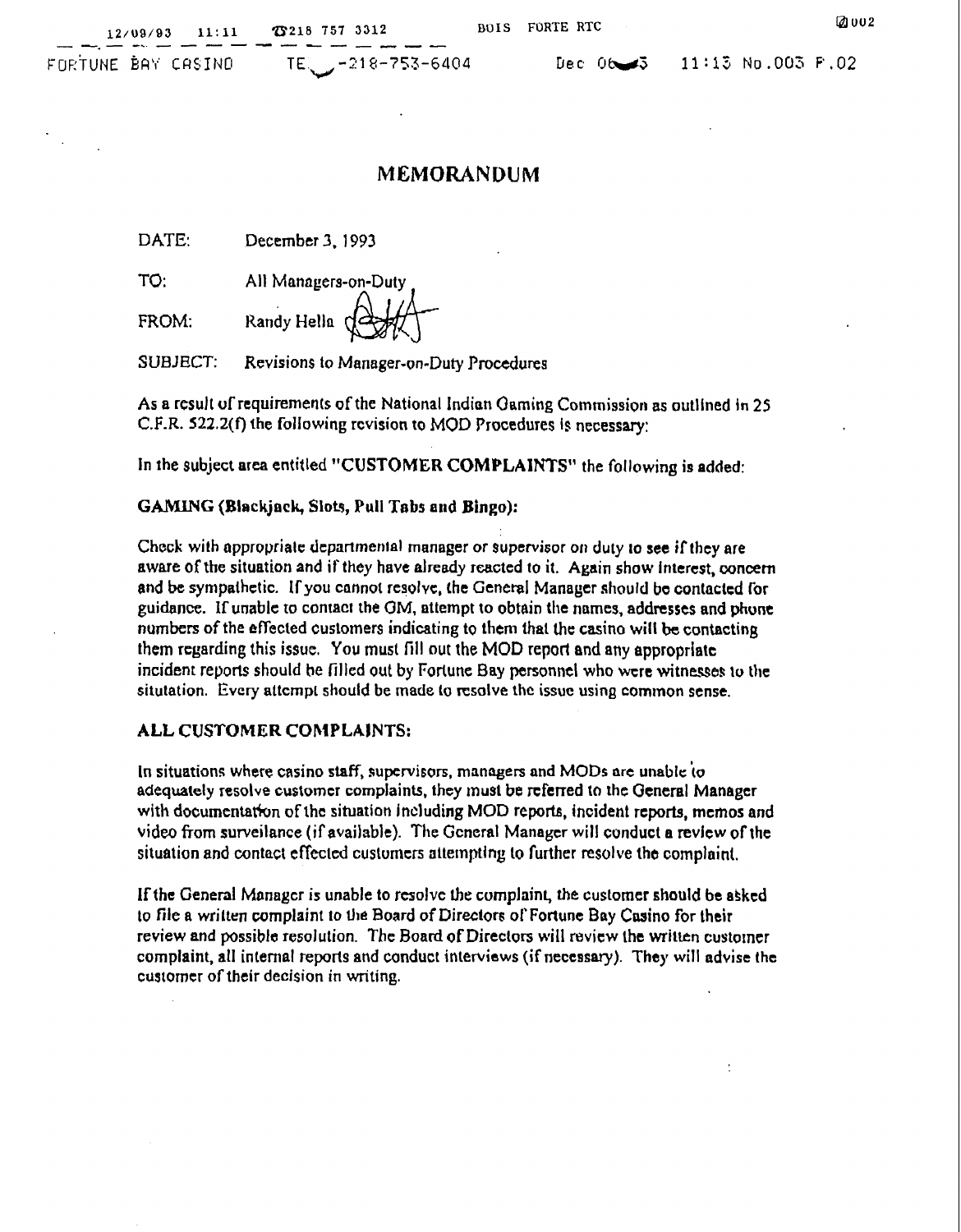# **MEMORANDUM**

| <b>DATE:</b> | December 7, 1993 |  |
|--------------|------------------|--|
|              |                  |  |

TÓ: Skip Finn, Legal Counsel Gary Donald, Chairman Rick Anderson, Tribal Manager Dan Hackey, Fortune Bay - Personnel Manager

FROM: Randy Hella

**SUBJECT:** Response to National Indian Gaming Commission request of 11/19/93

In response to the above referenced request by NIGC, the following is provided:

### PROCEDURES FOR CONDUCTING BACKGROUND INVESTIGATIONS OF KEY AND PRIMARY MANAGEMENT OFFICIALS:

As is indicated in Bois Forte Reservation Tribal Council Ordinance No. 43-94, the Bois Forte Reservation Tribal Council is responsible for conducting background investigations and determining the suitability for employment of and/or contract with key and primary management officials. Procedures as outlined in the ordinance are:

- $\mathbf{I}$ The Bois Forte RTC utilizes the services of the Minnesota Department of Public Safety to conduct full background investigations. This is an ongoing relationship that is the result of the compacts. The recent revision (effective 9/1/93) to the Personal History Statement for Key Employees and Primary Management Officials is used. Those employees and officials include all those listed in Section VIII A and B of BFRTC Ordinance No. 43-94.
- $2)$ Currently, each effected employee is required to fill out the Personal History which is provided to them by Personnel. Upon completion of the form, Personnel submits it to the Minnesota Department of Public Safety.
- $3)$ As you are aware, there are currently discussions between the Minnesota gaming tribes, the Minnesota Department of Public Safety and the National Indian Gaming Commission concerning the need for additional investigative work beyond what is already being performed. Results of those discussions have yet to be completed.
- 4) The RTC and casino are currently in the process of implementing a procedure to handle fingerprinting and photographing. Using the services of the Bureau of Indian Affairs local police, employees will be fingerprinted. The fingerprint cards will be supplied by the Minnesota Department of Public Safety, Gambling Enforcement Division. The fingerprint cards and photos as required by the revised

 $pg(q)$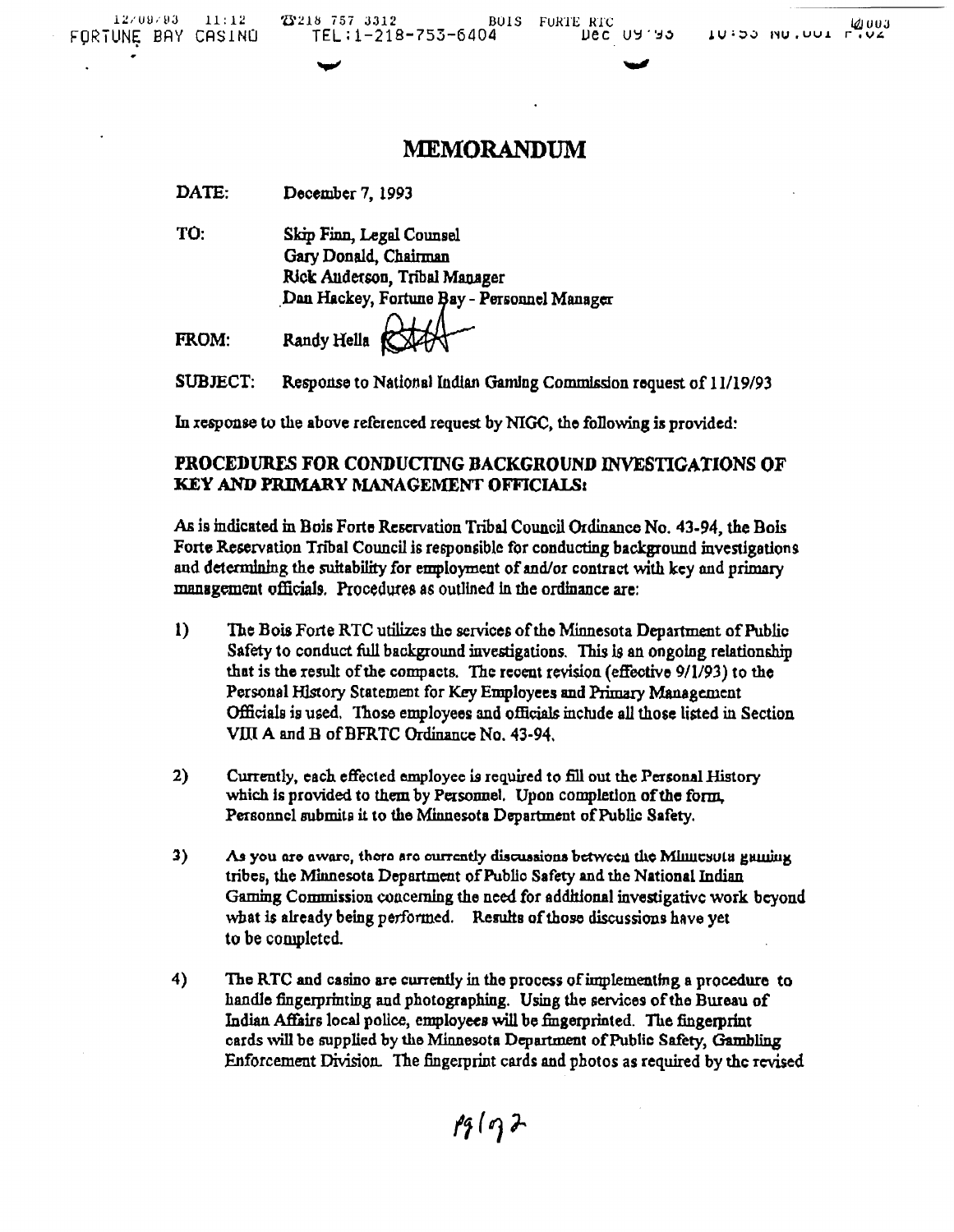Personal History will be attached to the Personal History and forwarded to the Minnesota Department of Public Safety who in turn will forward the fingerprint cards to the FBI. This is outlined in the instructions of the Personal History. The casino currently has the capability to provide photographs required.

- $5)$ Reports to the NIGC on the results of the background investigations are the responsibility of the Bois Forte Reservation Tribal Council.
- $6)$ The BFRTC Ordinance No. 43-94 and the additional information supplied to NIGC in my September 13, 1993 correspondence along with this memorandum and the December 3, 1993 memorandum, "Revisions to Manager-on-Duty Procedures" include all tribal gaming regulations and procedures to date.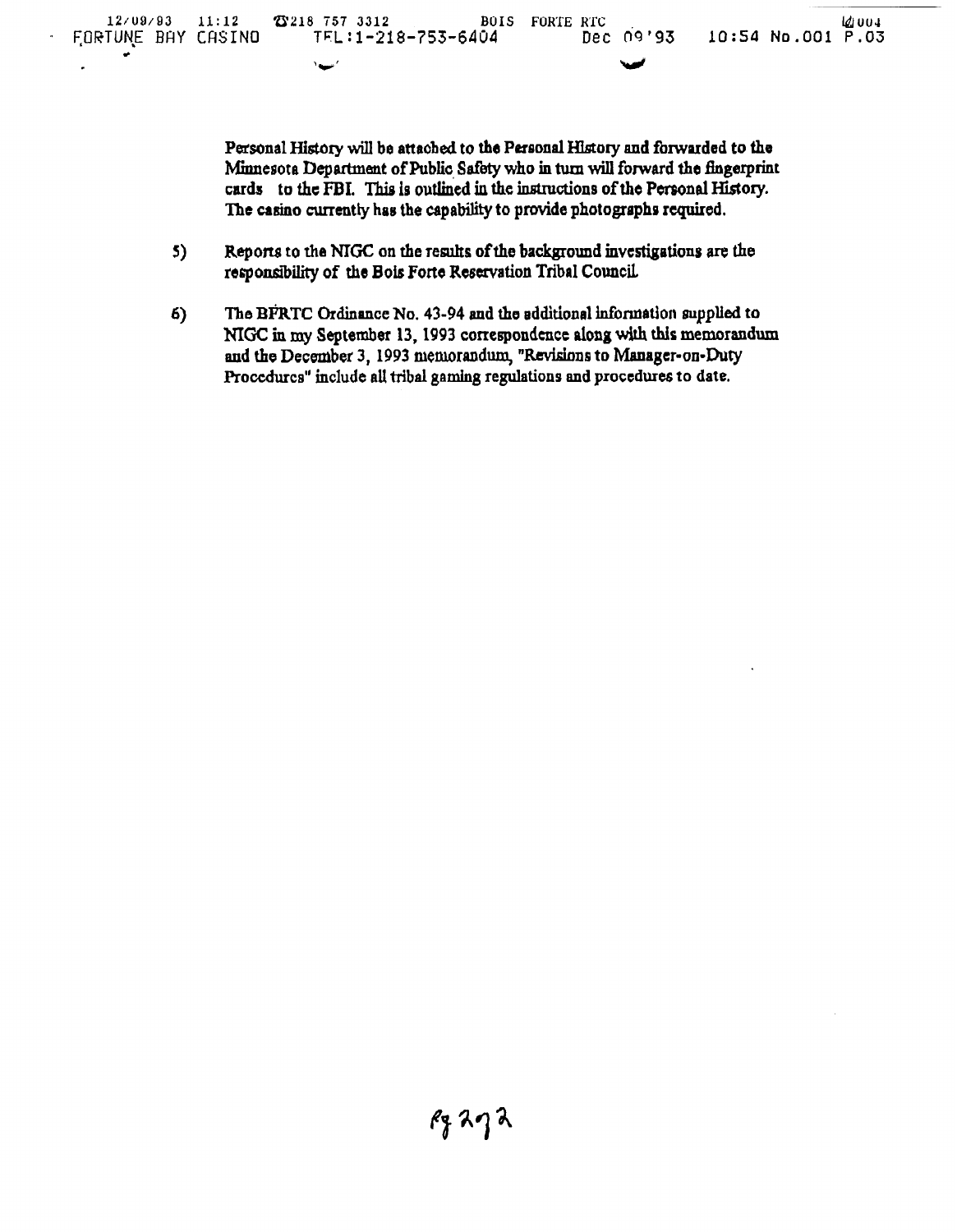

September 9, 1993

Anthony J. Hope Chairman National Indian Gaming Commission 1850 M Street **N.W.,** Suite 250 Washington, D.C. 20036

Dear Chairman Hope:

Enclosed you will find various documents required by 25 CFR 522.2 and 523.2. This is in response to your request of June 7, **1993.**  The primary reason for the delay in response was that the Tribe adopted a new gaming ordinance which closely parallels your suggested ordinance attached in the June 7th correspondence.

The following documents are enclosed:

- **1)** The Bois Forte Reservation Tribal Council Ordinance No. 43-94, the tribal gaming ordinance.
- 2) The Tribal-State Compact for Control of Class I11 Video Games of Chance
- **3)** The Tribal-State Compact for Control of Class **I11** Blackjack
- 4) Office Memorandum with procedures and forms for background investigations in conjunction with State of Minnesota Compacts.
- 5) The 1991 Audit of the Bois Forte Development Corporation (dba Fortune Bay Casino) - This is a combined audit of both Class I1 and Class I11 activity. The 1992 audit is currently in draft form only and will be forwarded when complete.
- 6) A description of our procedures for handling customers complaints - This is contained within the Manager on Duty Procedures.
- 7) The designated agent for service is: Gary Donald, Chairman Bois Forte Reservation Tribal Council P.O. Box 16 Nett Lake, Minnesota 55772

9(3-03001  $\sqrt{160}$